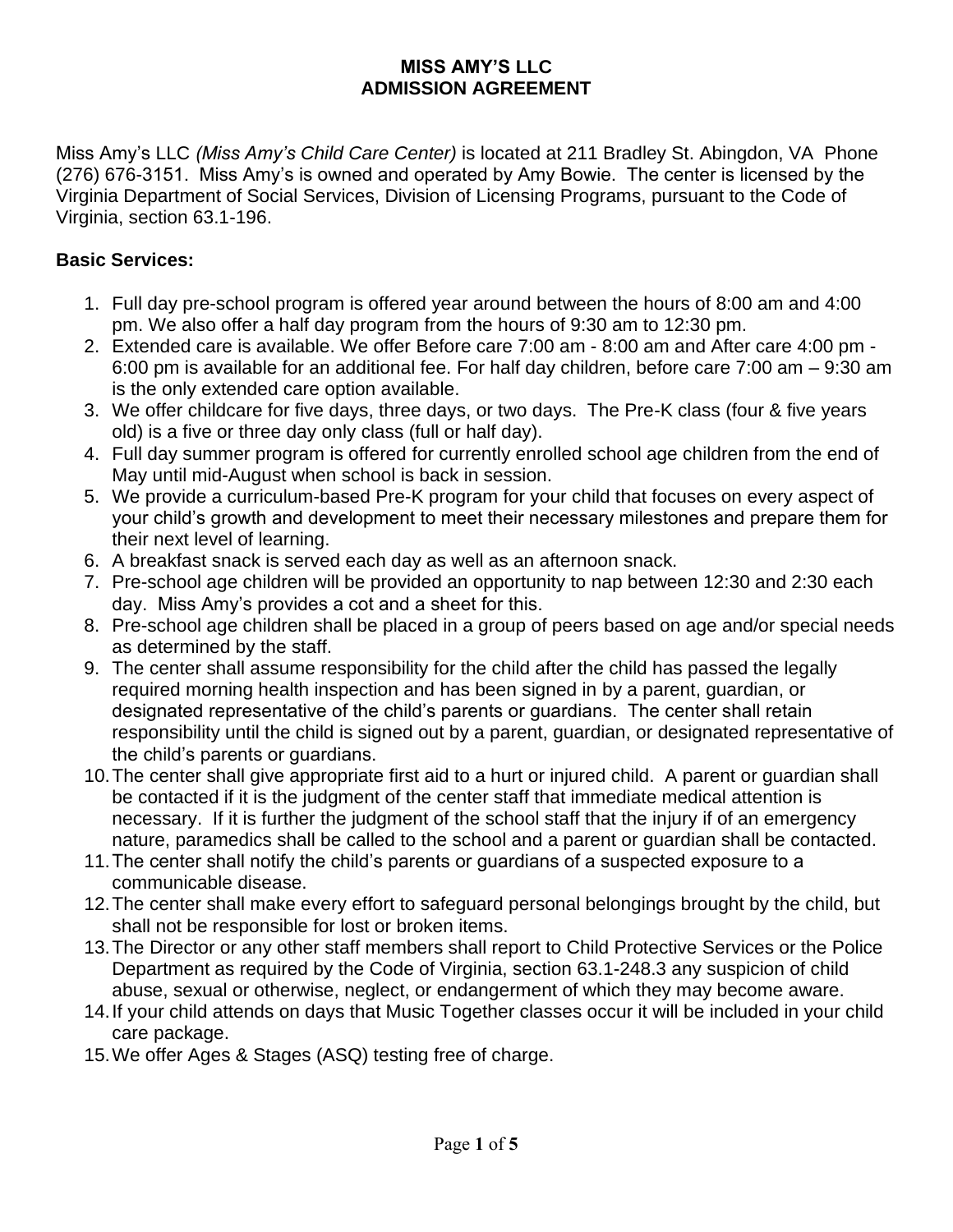# **Payment provisions:**

- 1) In accordance with the statement of fees in the Handbook:
	- **a) All payments will be set up via Automated Clearing House (ACH)**
	- b) A non-refundable registration fee shall be paid upon registration. This fee is due annually, twice a year, before August first for the regular school semester and before May first for the summer semester.
	- c) Tuition (weekly payments for child care) shall be paid on the first day of each week or on the first day a child is enrolled to attend. Monthly and Semester payments are to be paid in advance.
	- d) **No credit shall be given for days the school is officially closed.** Tuition is the same for each week. The tuition charge does not change during holiday closings or closings for inclement weather, or any other reason. Furthermore, if a child is absent from school they will continue to pay for their space. Teachers must be paid regardless of your child's attendance.
	- e) There will be a reduction in tuition for families who have more than one child enrolled. For full time (5 full days) children the reduction will be \$10.00 per week. There is no reduction for part time children.
	- f) Payments will include (not limited to) tuition plus music and any other applicable fees such as: Extended care provided, supplemented lunch, late payment fees, registration, and/or activity fees.

# **Obligations of Parents or Guardians:**

- 1. The parent or guardian shall furnish requested medical information not more than Ten days after enrollment. Parent or guardian shall furnish a proof of identity and an immunization record upon enrolling child. Proof of identity may be in the form of a State Birth Certificate; hospital record of birth or the attending physicians or attending midwifes written record.
- 2. Once the registration payment is made and paperwork is submitted the parent or guardian shall have 5 days to make any changes to the schedule requested. After 5 days any requests to change your child's schedule will have to be made in writing two weeks prior to the date requested for the change with the understanding that changes will only be granted according to availability.
- 3. A parent, guardian or designated representative of the child's parents or guardians shall bring the child into the center and wait for a health inspection from the teacher, and then sign in on the attendance sign in sheet in your child's classroom.
- 4. A parent, guardian, or designated representative of the child's parents or guardians shall sign the child out on the appropriate register before taking the child from the premises.
- 5. The parents or guardians shall notify the center when someone other than those named on the emergency information card will be calling for the child or picking them up.
- 6. The parents or guardians shall provide the child with a small blanket or covering for naptime. Small pillows will also be allowed for children two and up.
- 7. The parents or guardians shall see that the child is dressed appropriately when brought to the center, following the guidelines in the parent's handbook.
- 8. The parents or guardians shall notify the center of the child's possible exposure to a communicable disease.
- 9. The parents or guardians shall notify the center when the child is absent.
- **10.The parents or guardians shall give two weeks' notice or forfeit two weeks' tuition and fees, in case of withdrawal from the program.**
- 11.The parents or guardians shall abide by the parking rules of the center.
- 12.The parents or guardians shall not reprimand children of other families while on the center premises.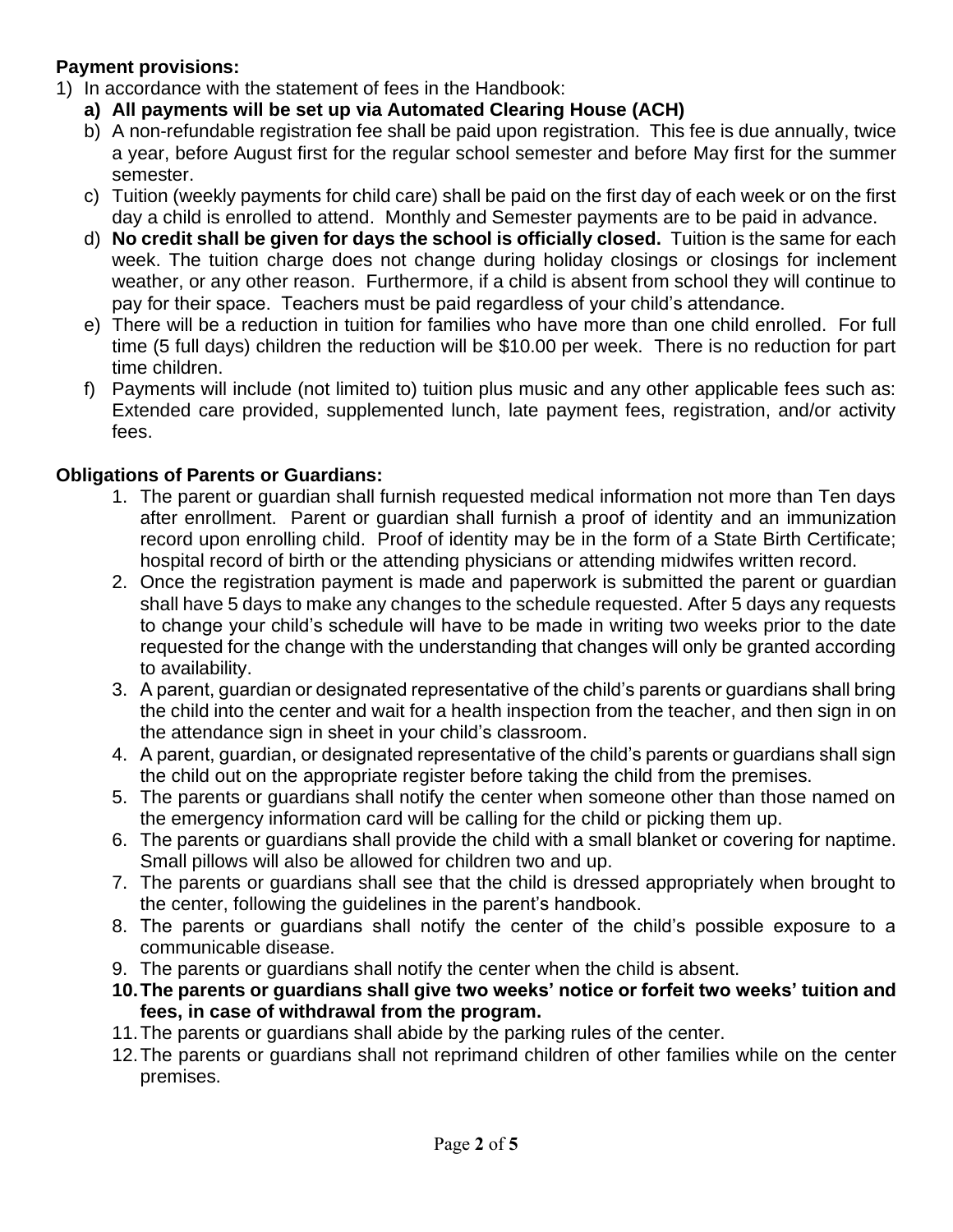13.We have a community here where each person has a role to play as an educator in a child's learning. We offer many services as a part of our curriculum and are constantly seeking out parents who have an interest and desire to be a part of the growth and development of their child's journey through learning. That being said, it is the expectation for the parents or guardians to participate in the various services and activities that we provide. Such as Parent Night, Parent Work Day, and Parent and Teacher Conferences.

## **Termination of the Agreement:**

This agreement shall be terminated if any one or more of the following occur:

- 1. Serious illness of the child, preventing attendance.
- 2. The parents or guardians of the child allow their account to become delinquent.
- 3. Failure of the parents or guardians to honor the obligations listed in the agreement or in any rule, regulations or manuals promulgated or provided by the center.
- 4. The center in its sole and unfettered discretion determines that it is unable to meet the needs of the child.
- 5. The center in its sole and unfettered discretion determines that it is not in the best interest of the center or other children enrolled at the center to have the child in attendance.
- 6. Failure of the child's parents or guardians to cooperate with the center then the center will determine in its sole and unfettered discretion is serious enough to warrant termination.

#### **Procedure:**

In exercising its direction under numbers 3, 4, 5 and 6 above, the center may require the child's parents or guardians to attend conferences with the center's personnel regarding the maters that potentially warrant termination. The center's director or staff shall have the sole right and responsibility to determine and dispute factual matters regarding termination of this agreement.

#### **Modification Clause:**

This agreement may be modified whenever any of the circumstances covered by this agreement change. Such modifications may only be made in writing, and must be signed and dated by the parties involved in order to be binding and effective. Oral modifications are not binding under the agreement and shall not be enforceable under any condition.

#### **Other:**

The parties to this agreement are aware of the Virginia Department of Social Services' right to interview the child and the center staff, and to inspect and audit all records maintained by the center, without securing the prior consent of anyone. The parties are also aware of the licensing agencies and the local department of social services' right to observe the physical condition of the child, including conditions indicating abuse or neglect, and to have a licensed medical professional physically examine the child.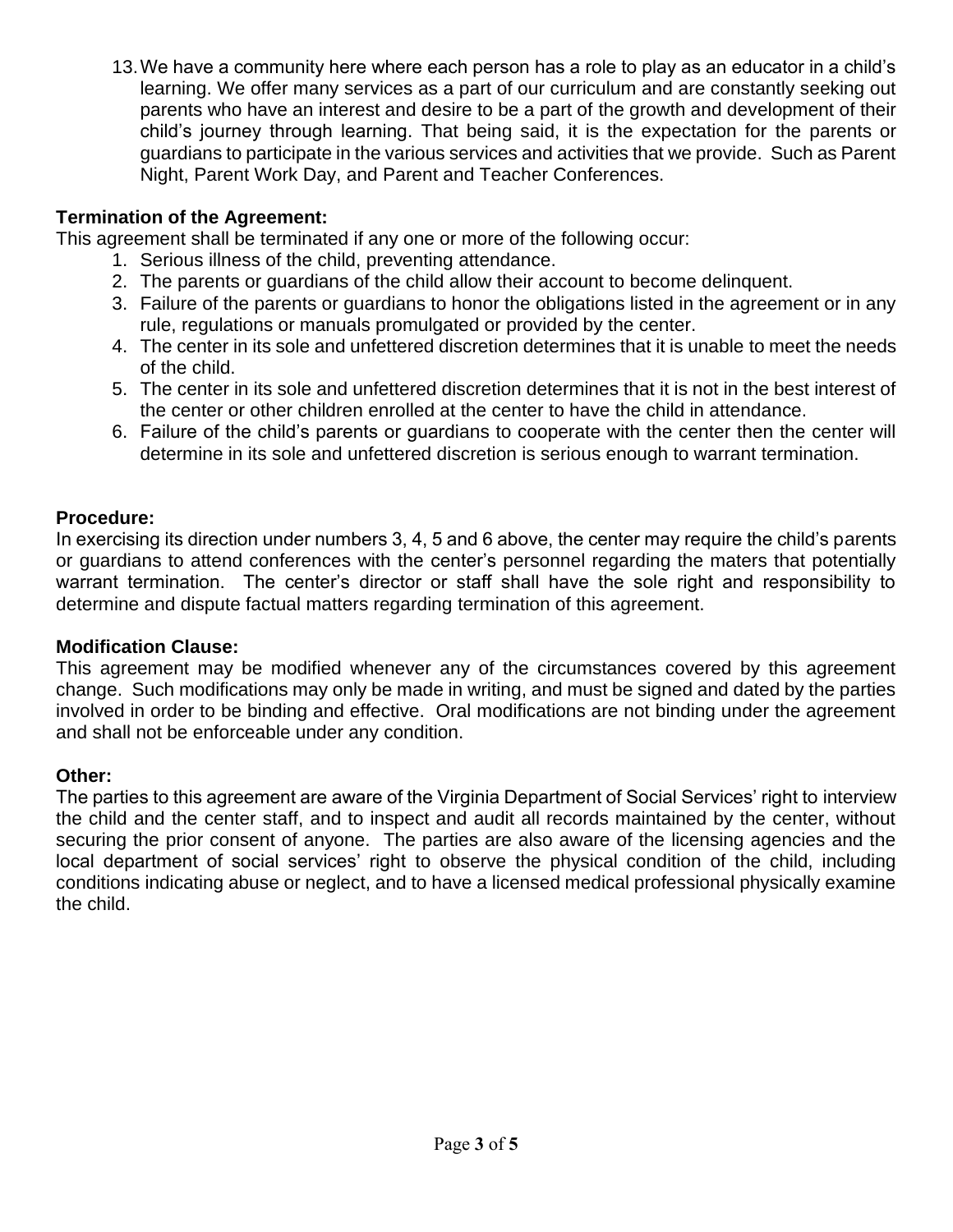**PLEASE MAKE SURE YOU HAVE THE FOLLOWING FORMS IN ORDER TO COMPLETE YOUR CHILD'S ENROLLEMENT:**

- **ADMISSION AGREEMENT**
- **REGISTRATION FORM**
- **APPLICATION FOR ENROLLEMENT**
- **PROOF OF BIRTH**
- **REPORTABLE CUMMINICABLE DISEASE FORM**
- **AUTHORIZATION FOR OVER THE COUNTER SKIN CARE PRODUCTS**
- **A PHYSICIAN MUST COMPLETE THE SCHOOL ENTRANCE PHYSICAL FORM.**

**RETURN EACH OF THESE FORMS TO THE CENTER ON OR BEFORE YOUR CHILD'S FIRST DAY OF ATTENDANCE.**

**NO CHILD SHALL BE ADMITTED FOR CARE WITHOUT THE APPROPRIATE COMPLETED FORMS.**